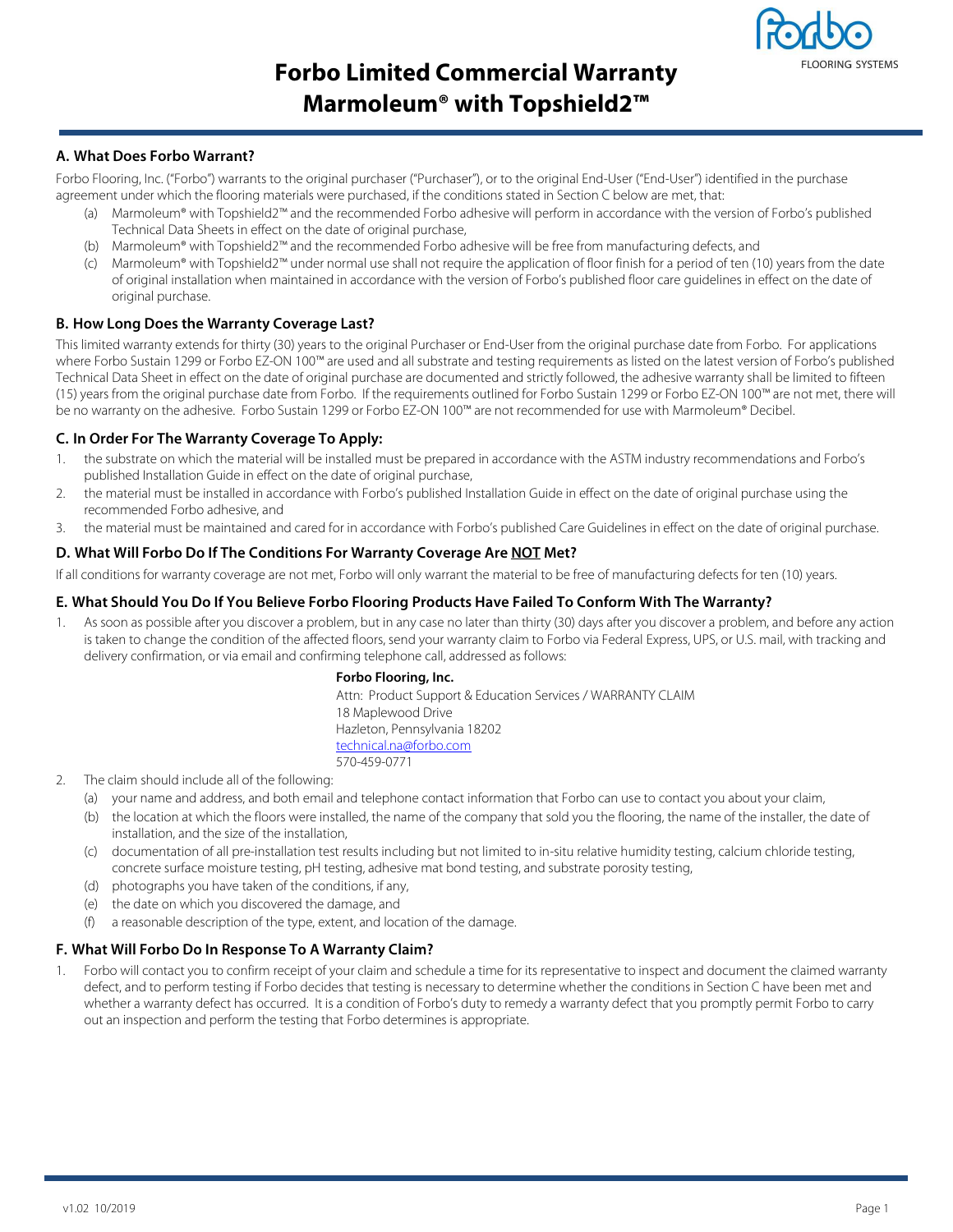

# **Forbo Limited Commercial Warranty Marmoleum® with Topshield2™**

- 2. If Forbo confirms that a warranty defect has occurred, that the warranty claim was submitted within one (1) year after the original purchase date, and that the defect was not discovered or reasonably discoverable by visual inspection before the flooring was installed, Forbo will, at its option, either:
	- (a) deliver to the Purchaser/End-User, free of charge, flooring material of the same kind as was originally purchased, or of a similar kind and quality to allow for replacement of the defective originally purchased flooring material, and reimburse the Purchaser/End-User for the reasonably documented costs of installing the replacement flooring material (but not the cost of removing or disposing of the defective flooring material) or
	- (b) refund the original purchase price paid to Forbo for the flooring products and materials.
- 3. If Forbo confirms that a warranty defect has occurred, but the conditions in Section F.2 are not met, Forbo will, at its option, either:
	- (a) deliver to the Purchaser/End-User, free of charge, flooring material of the same kind as was originally purchased, or of a similar kind and quality to allow for replacement of the defective originally purchased flooring material at the Purchaser's/End-User's own cost or
	- (b) refund the original purchase price paid to Forbo for the flooring products and materials.

## **G. What Does This Warranty NOT Cover?**

- 1. This Limited Warranty does NOT cover material which has been subjected to misuse, neglect, accident, abuse, undue or excessive wear or conditions of use other than those defined as normal. The Forbo Technical Data Sheet and Forbo Product Application Chart define normal use.
- 2. This Limited Warranty does NOT cover material which has not been installed, cleaned or otherwise maintained in accordance with Forbo's published guidelines in effect on the date of original purchase.
- 3. This Limited Warranty does NOT cover damage to flooring materials caused by anything other than the failure of the flooring product to perform in accordance with the Limited Warranty.
- 4. This Limited Warranty does NOT cover surface stains including those due to exposure of the flooring material to asphalt, driveway sealer, adhesives, carpet dyes, or floor care products other than those recommended by Forbo.
- 5. This Limited Warranty does NOT cover damage due to improper installation or floor care, undue wear and tear, burns, cuts, tears, scratches, scuffs, indentation damage caused by high heels, or damage due to rolling loads, improperly castered chairs, failure to use recommended floor protectors, extended direct exposure to sunlight, moisture, acid or alkaline substances, hydrostatic pressure damage from the subfloor, mold or mildew, installation over insufficient substrates, or differences in color between samples or photographs and the actual flooring.
- 6. This Limited Warranty does NOT cover claims regarding Drying Room Yellowing / Ambering of Marmoleum®. While Marmoleum® and linoleum products are maturing in the drying stoves, a yellow cast, called "drying room yellowing" or "ambering" may appear on the surface. This yellow cast is caused by the oxidation of linseed oil and is TEMPORARY. It occurs intermittently and with varying intensity. It is most noticeable on blue and grey shades of material. When the material is exposed to light, the drying room yellowing will disappear. The process may take as little as a few hours in bright sunlight or longer with artificial light. Because this is a natural occurrence in the product, there is no set time frame for the yellowing to disappear. This is not a material defect. In regards to floor care, applying spray buff or mop on restorer to the material before the drying room yellowing disappears will make no difference; it will still disappear with exposure to light.

## **H. Additional Important Legal Terms**

- 1. This warranty is governed by and will be construed in accordance with the substantive laws of Pennsylvania, without regard to any of that state's conflict of laws principles that would require application of the substantive law of another jurisdiction. The United Nations Convention on Contracts for the International Sale of Goods does not apply to this warranty.
- 2. **THE LIMITED WARRANTY DESCRIBED ABOVE IS FORBO'S SOLE WARRANTY ON FLOORING MATERIALS. ALL OTHER WARRANTIES OR CONDITIONS OF ANY KIND, WHETHER ORAL OR WRITTEN, EXPRESSED OR IMPLIED, ARE EXPRESSLY DISCLAIMED AND EXCLUDED INCLUDING, WITHOUT LIMITATION, ANY IMPLIED WARRANTIES OF MERCHANTABILITY AND FITNESS FOR A PARTICULAR PURPOSE. FORBO ALSO MAKES NO EXPRESS WARRANTY OF FITNESS OR SUITABILITY FOR A PARTICULAR PURPOSE.**
- 3. **FORBO SHALL NOT BE LIABLE FOR ANY CONSEQUENTIAL, INCIDENTAL, OR PUNITIVE DAMAGES ARISING FROM WARRANTY DEFECTS IN FORBO FLOORING MATERIALS INCLUDING, WITHOUT LIMITATION, LOSS OF USE OF PREMISES AND LOSS OF REVENUES OR PROFITS.**
- 4. **THE WARRANTY REMEDIES STATED ABOVE ARE THE SOLE AND EXCLUSIVE REMEDIES FOR FAILURE OF FORBO FLOORING PRODUCTS TO COMPLY WITH FORBO'S WARRANTY FOR ANY OTHER CLAIMED DEFECTS IN FORBO FLOORING MATERIALS.**
- 5. **FORBO'S TOTAL, AGGREGATE LIABILITY FOR BREACHES OF THIS LIMITED WARRANTY OR FOR ANY OTHER CLAIMED DEFECT IN FORBO FLOORING MATERIALS IS LIMITED TO THE AMOUNT OF THE ORIGINAL PURCHASE PRICE OF THE FLOORING MATERIALS.**
- 6. All disputes arising from or in connection with this Limited Warranty, or its breach, or with respect to any defect in Forbo flooring products, and not amicably resolved, shall be decided solely by litigation in the Court of Common Pleas of Luzerne County, Pennsylvania or, if subject matter jurisdiction exists and either party timely elects, in the United States District Court for the Middle District of Pennsylvania, by trial to a judge sitting without a jury. As conditions of this Limited Warranty, the parties consent to personal jurisdiction and venue in these identified courts and waive any rights they might otherwise have to object to personal jurisdiction or venue or to transfer a proceeding to another venue.
- 7. **TO THE FULL EXTENT PERMITTED BY APPLICABLE LAW, THE PARTIES EXPRESSLY WAIVE THE RIGHT TO TRIAL BY JURY WITH RESPECT TO ANY DISPUTE ARISING FROM OR IN CONNECTION WITH (A) THIS WARRANTY OR ITS BREACH, OR (B) ANY CLAIMED DEFECT IN FORBO FLOORING PRODUCTS, REGARDLESS OF WHETHER THE CLAIM IS BASED ON WARRANTY, BREACH OF WARRANTY, CONTRACT, BREACH OF CONTRACT, NEGLIGENCE, PRODUCT LIABILITY, TORT, OR ANY OTHER LEGAL OR EQUITABLE THEORY.**